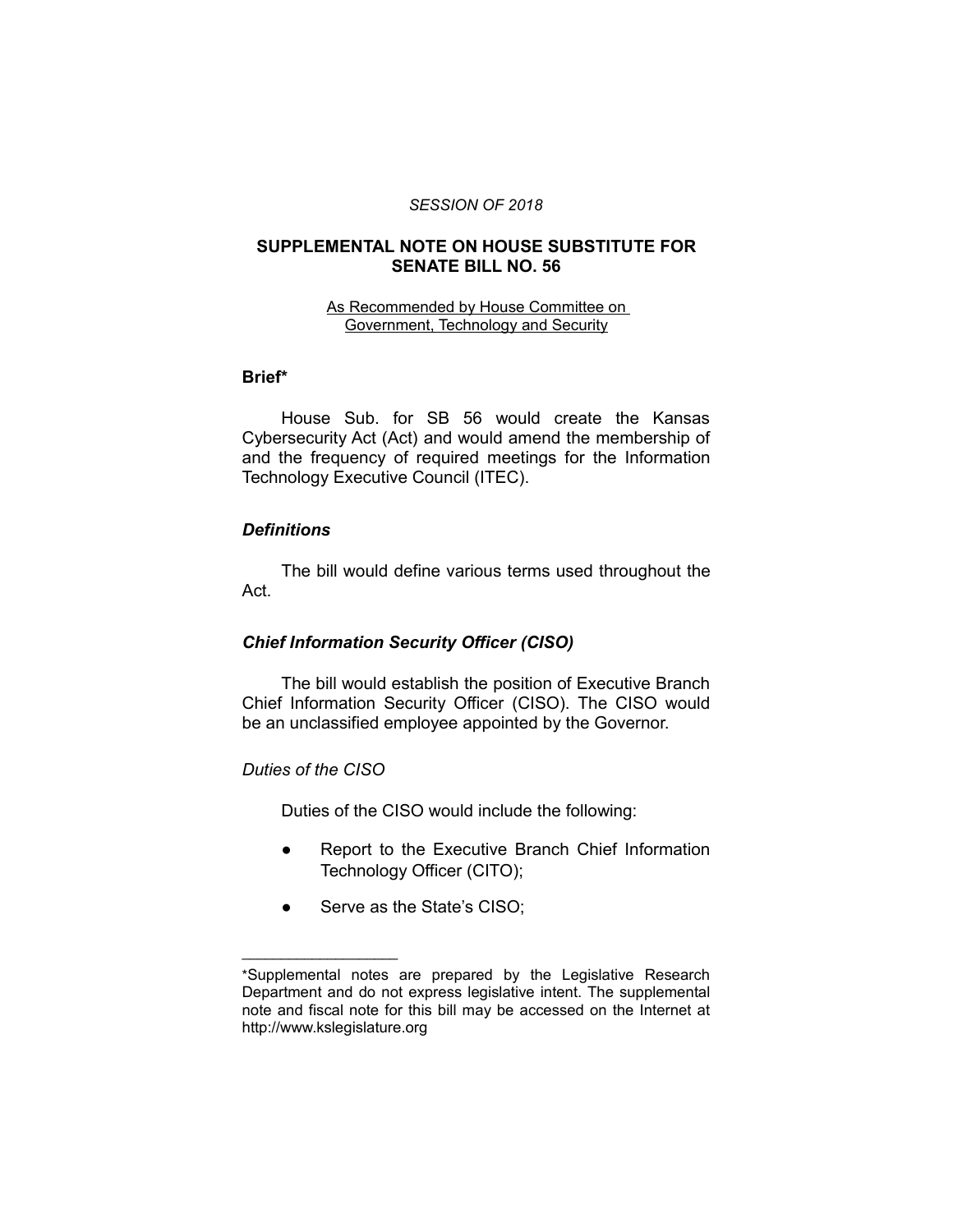- Serve as the Executive Branch chief cybersecurity strategist and authority on policies, compliance, procedures, guidance, and technologies impacting Executive Branch cybersecurity programs;
- Ensure Kansas Information Security Office resources assigned or provided to Executive Branch agencies are in compliance with applicable laws, rules, and regulations;
- Coordinate cybersecurity efforts among Executive Branch agencies;
- Provide guidance to Executive Branch agencies when compromise of personal information or computer resources has occurred or is likely to occur as the result of an identified high-risk vulnerability or threat; and
- Perform such other functions and duties as provided by law and as directed by the Executive Branch CITO.

# *Kansas Information Security Office (KISO)*

The bill would establish the Kansas Information Security Office (KISO) to effect the provisions of the Act. For budgeting purposes, KISO would be a separate agency from the Department of Administration.

Under the direction of the CISO, the KISO would perform the following functions:

- Administer the Act;
- Assist the Executive Branch in developing, implementing, and monitoring strategic and comprehensive information security (IS) riskmanagement programs;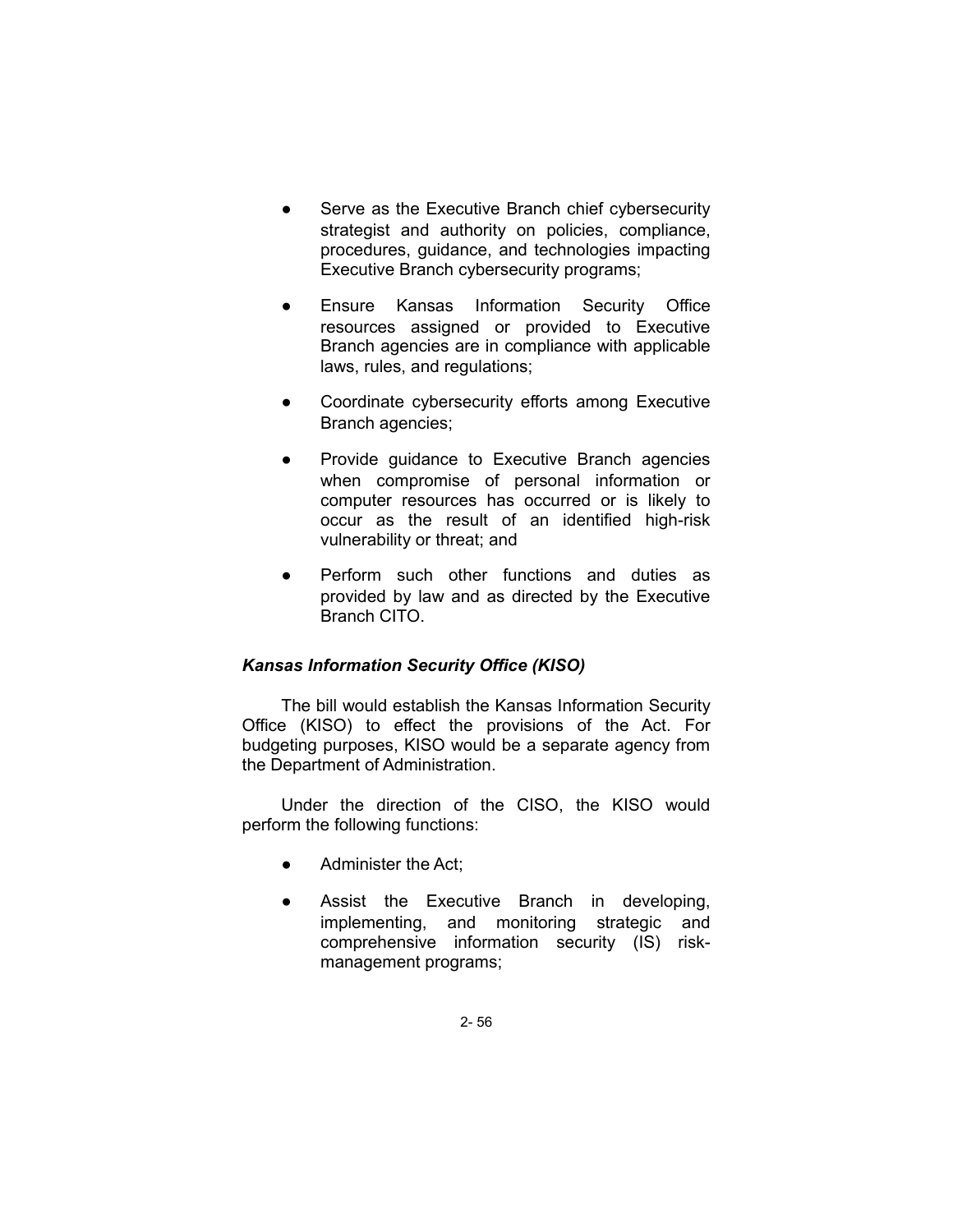- Facilitate Executive Branch IS governance, including the consistent application of IS programs, plans, and procedures;
- Create and manage a unified and flexible framework to integrate and normalize requirements resulting from state and federal laws, rules, and regulations using standards adopted by the ITEC;
- Facilitate a metrics, logging, and reporting framework to measure the efficiency and effectiveness of the state IS programs;
- Provide the Executive Branch with strategic risk guidance for information technology (IT) projects, including the evaluation and recommendation of technical controls;
- Assist in the development of Executive Branch agency cybersecurity programs that are in compliance with relevant laws, rules, regulations, and standards adopted by ITEC;
- Coordinate the use of external resources involved in IS programs, including, but not limited to, interviewing and negotiating contracts and fees;
- Liaise with external agencies, such as law enforcement and other advisory bodies, as necessary to ensure a strong security posture;
- Assist in the development of plans and procedures to manage and recover business-critical services in the event of a cyberattack or other disaster;
- Assist Executive Branch agencies to create a framework for roles and responsibilities relating to information ownership, classification, accountability, and protection;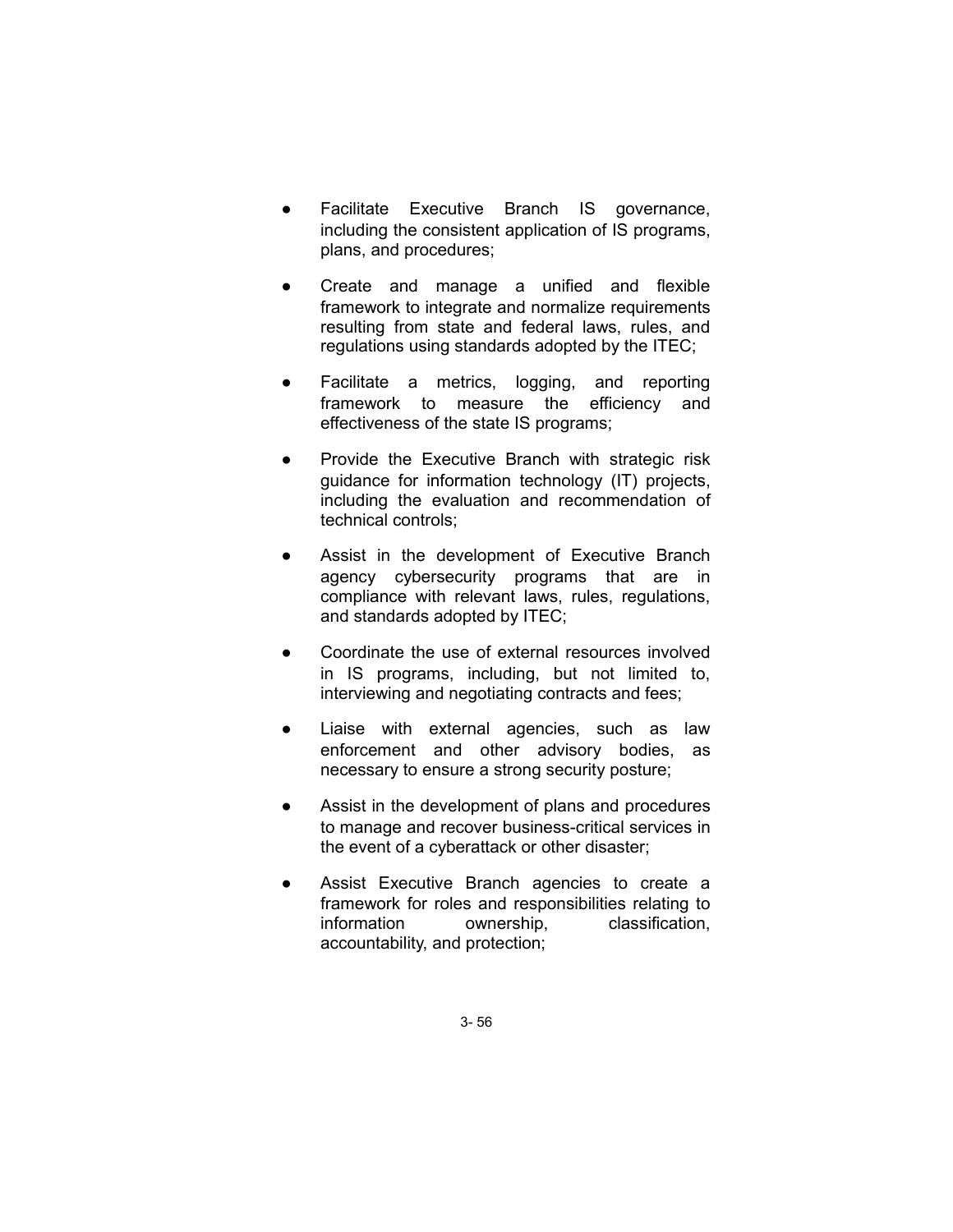- Ensure a cybersecurity training program is provided to Executive Branch agencies;
- Provide cybersecurity threat briefings to ITEC;
- Provide an annual status report of Executive Branch cybersecurity programs to the Joint Committee on Information Technology and the House Committee on Government, Technology and Security; and
- Perform such other functions and duties as provided by law and as directed by the CISO.

# *Duties of Executive Branch Agency Heads*

The Act would direct Executive Branch agency heads to do the following:

- Be solely responsible for security of all data and IT resources under such agency's purview, irrespective of the location of the data or resources (locations of data may include agency sites, agency real property, infrastructure in state data centers, third-party locations, and in transit between locations);
- Ensure an agency-wide IS program is in place;
- Designate an IS officer to administer the agency's IS program who reports directly to executive leadership;
- Participate in CISO-sponsored statewide cybersecurity program initiatives and services;
- Implement policies and standards to ensure all the agency's data and IT resources are maintained in compliance with applicable state and federal laws, rules, and regulations;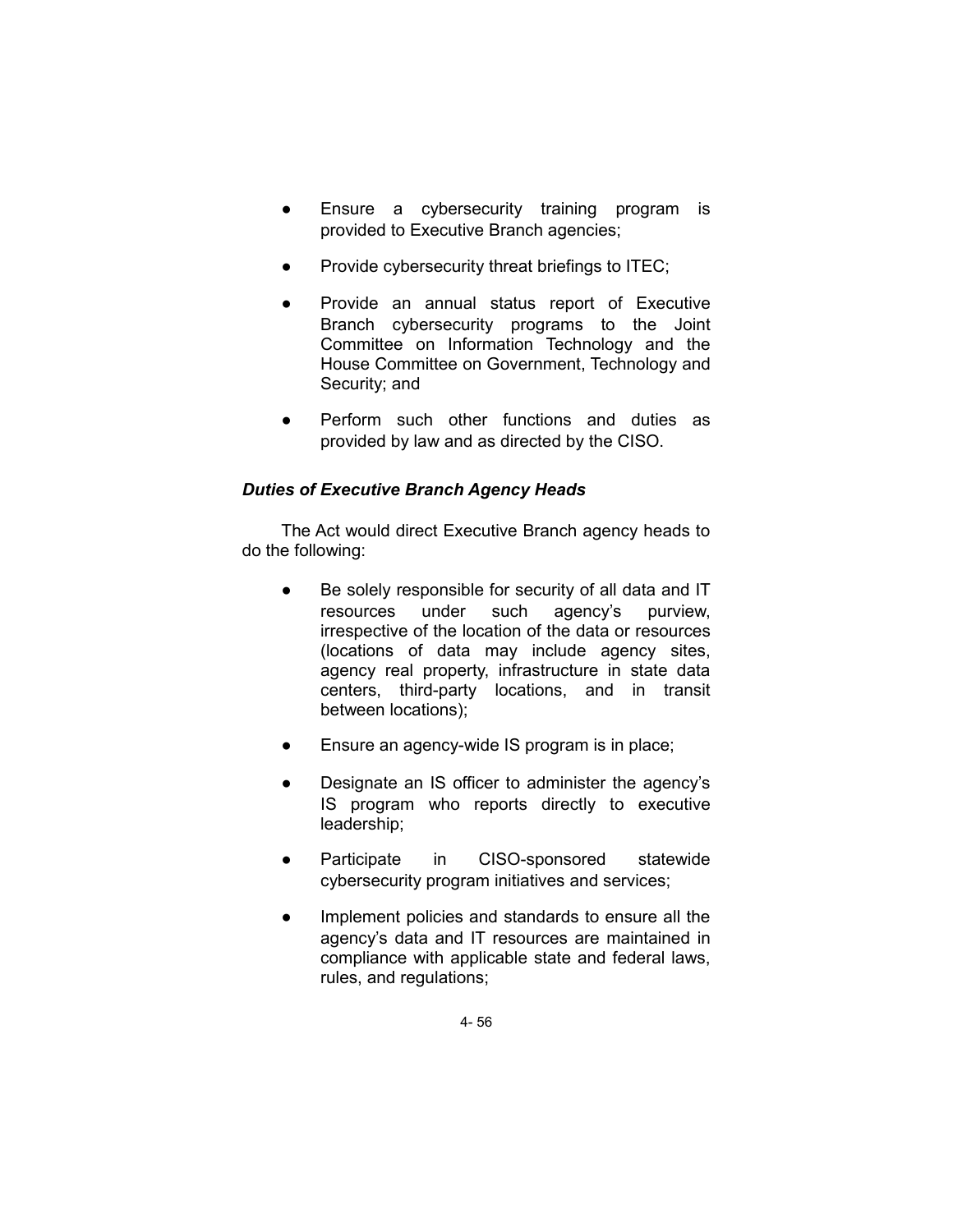- Implement appropriate cost-effective safeguards to reduce, eliminate, or recover from identified threats to data and IT resources;
- Include all appropriate cybersecurity requirements in the agency's request for proposal specifications for procuring data and IT systems and services;
- Submit a cybersecurity assessment report to the CISO by October 16 of each even-numbered year, including an executive summary of the findings, that assesses the extent to which of the agency's systems and devices specified in the Act are vulnerable to unauthorized access or harm and the extent to which electronically stored information is vulnerable to alteration, damage, erasure, or inappropriate use;
- Ensure the agency conducts annual internal assessments of its security programs. Such assessment results would be confidential and would not be subject to discovery or release to any person or agency outside of the KISO or CISO until July 1, 2023, unless the provision is reviewed and reenacted by the Legislature prior to that date;
- Prepare a summary of the cybersecurity assessment report, which would exclude information that might put data or information resources of the agency or its contractors at risk, to be made available to the public upon request;
- Participate in annual agency leadership training, which serves to ensure understanding of:
	- Information and information systems that support the operations and assets of the agency;
	- Potential impact of common types of cyberattacks and data breaches on the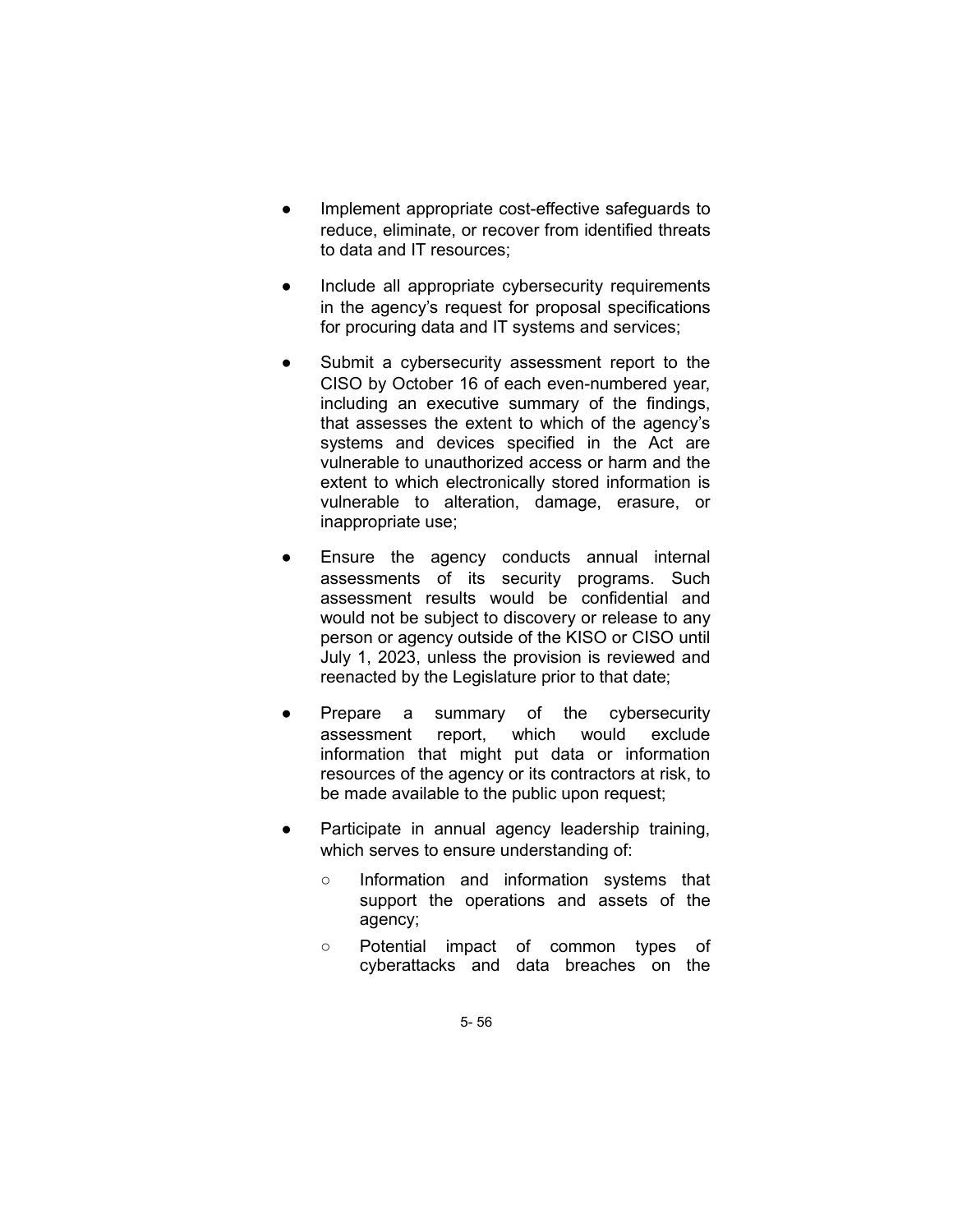entity's operations and assets, and how such attacks could impact the operations and assets of other governmental entities on the state network;

- How cyberattacks and data breaches occur;
- Steps to be undertaken by the executive director or agency head and agency employees to protect their information and information systems; and
- Annual reporting requirements of the executive director or agency head; and
- Ensure, if an agency owns, licenses, or maintains computerized data that includes personal information, confidential information, or information that is regulated by law regarding its disclosure, it shall, in the event of a breach or suspected breach of system security or an unauthorized exposure of that information, comply with the notification requirements as set by statute and federal law and rules and regulations to the same extent as a person who conducts business in the state of Kansas. The entity head would be required to notify the CISO and the Secretary of State (only if the breach involves election data) no later than 48 hours after the discovery of the breach or unauthorized exposure.

### *Protection of Confidential and Personal Information*

The bill would allow an executive director or agency head, with input from the CISO, to require employees or contractors whose duties include collection, maintenance, or access to personal information to be fingerprinted and to submit to a state and national criminal history record check at least every five years. The bill would allow the information obtained from the background check to be used for purposes of verifying the person in question's identity and fitness to work in a position with access to personal information. Local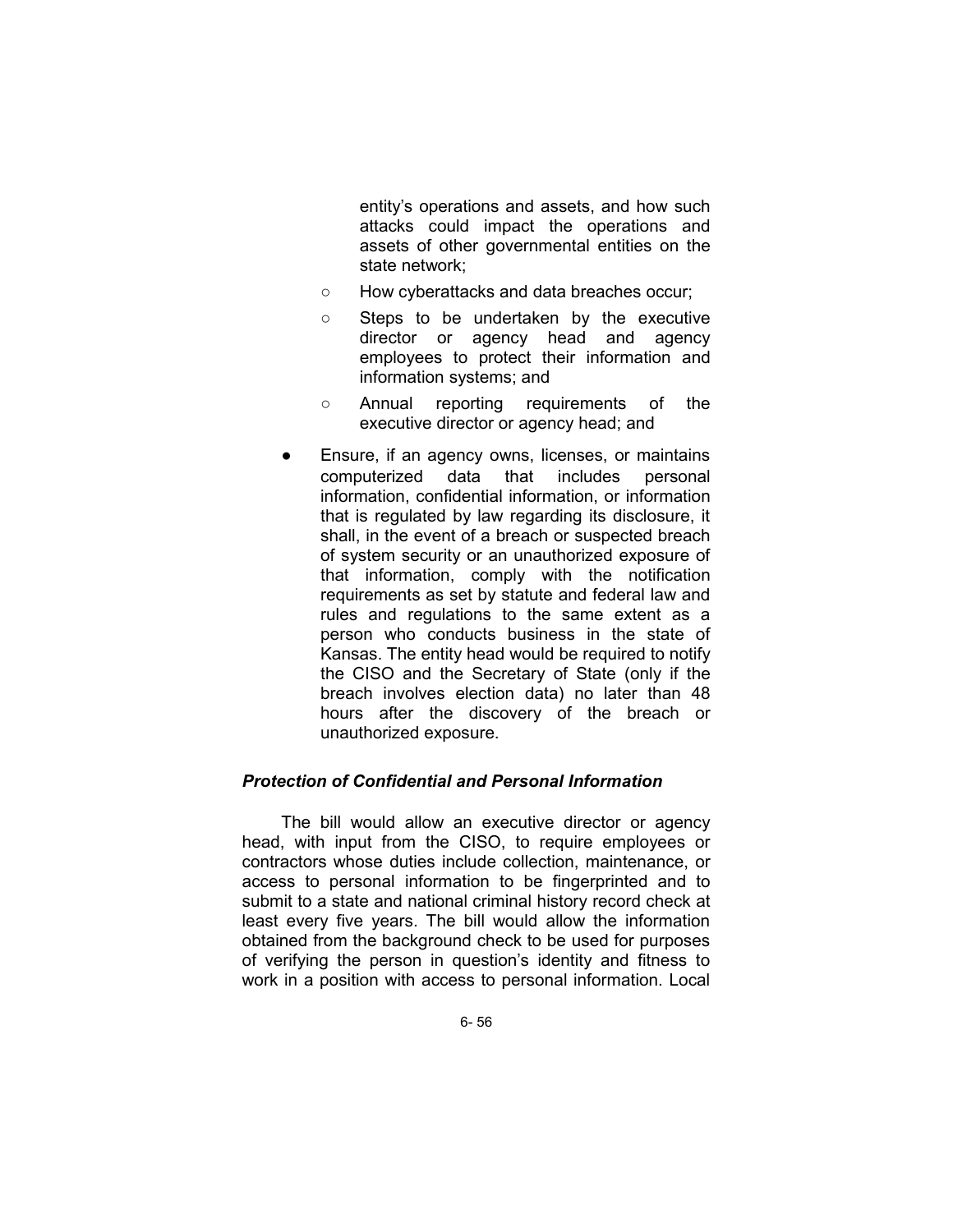and state law enforcement would assist with fingerprinting and background checks pursuant to the Act, and would be allowed to charge a fee as reimbursement for expenses incurred.

Any information collected pursuant to the Act (including system information logs, vulnerability reports, risk assessment reports, system security plans, detailed system design plans, network or system diagrams, and audit reports) would be considered confidential by the Executive Branch agency and KISO unless all information has been redacted that would specifically identify a target, vulnerability, or weakness that would place the organization at risk. The provisions of this section would expire on July 1, 2023, unless reviewed and reenacted by the Legislature.

## *Cybersecurity Fees*

Executive Branch agencies would be able to pay for cybersecurity services from existing budgets, from grants or other revenues, or through special assessments to offset costs. Any increase in fees or charges due to the Act would be used only for cybersecurity. The bill would allow services or transactions with an applied cybersecurity cost recovery fee to indicate the portion of the fee dedicated to cybersecurity on all receipts and transaction records.

## *Changes to ITEC*

Membership of ITEC would decrease from 17 members to 15 members and would be further changed by:

- Removing the Secretary of Administration;
- Adding language to allow each of the two cabinet agency heads to appoint a designee;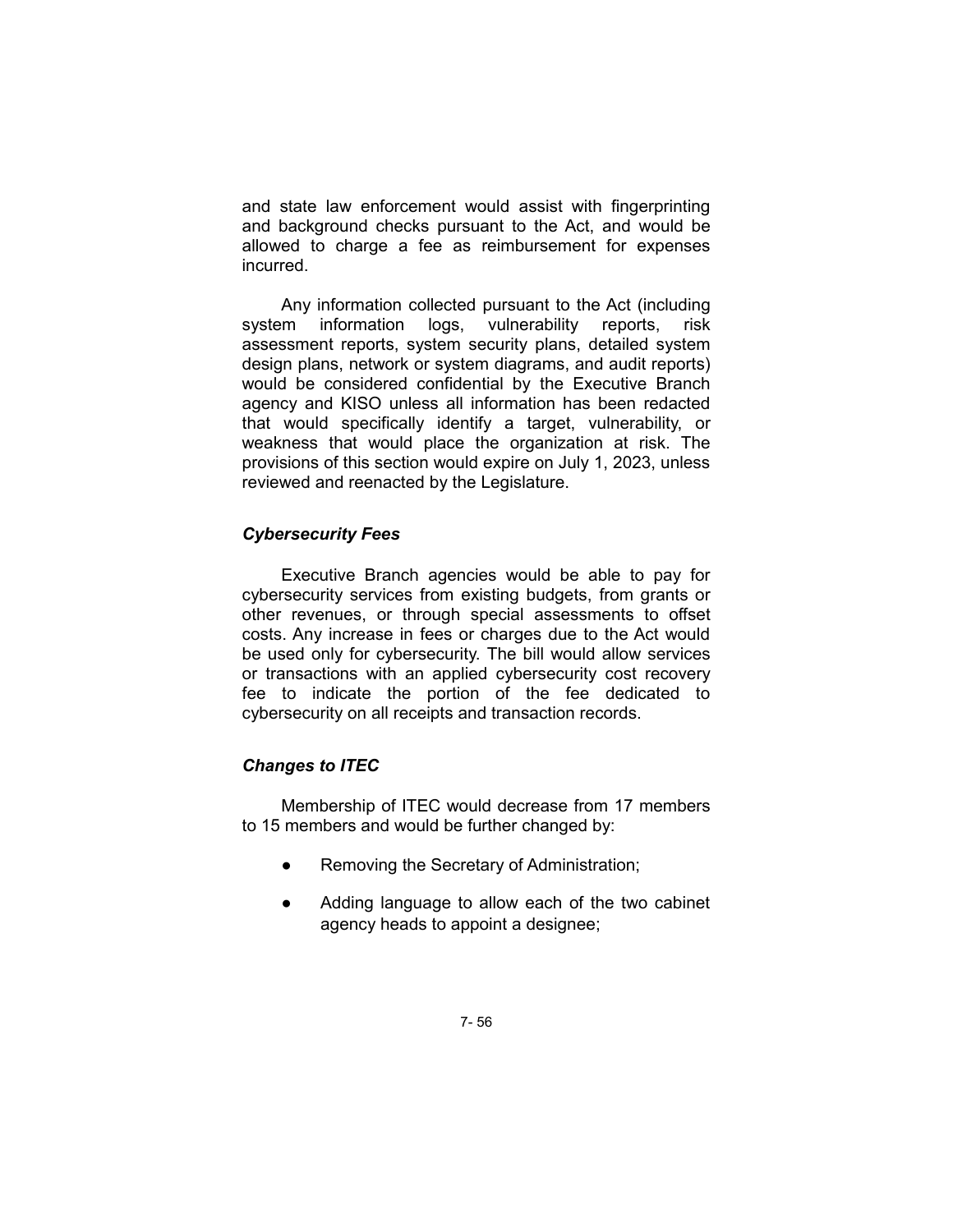- Modifying the number of non-cabinet agency heads from one to two, and allowing each to appoint a designee;
- Removing the Director of the Budget;
- Removing the Judicial Administrator of the Kansas Supreme Court;
- Modifying the representation of the Kansas Board of Regents from the Executive Director to the Chief Executive Officer, or the officer's designee;
- Removing the Commissioner of Education;
- Modifying the number of representatives of cities from two to one;
- Modifying the number of representatives of counties from two to one;
- Removing the network manager of the Information Network of Kansas;
- Removing the representative from the private sector who is a chief executive officer or chief information technology officer;
- Adding one representative appointed by the Kansas Criminal Justice Information System Committee;
- Adding two members of the Joint Committee on Information Technology, one of whom would be appointed by the President of the Senate and the other would be appointed by the Minority Leader of the Senate; and
- Adding two members of the House Committee on Government, Technology and Security, one of whom would be appointed by the Speaker of the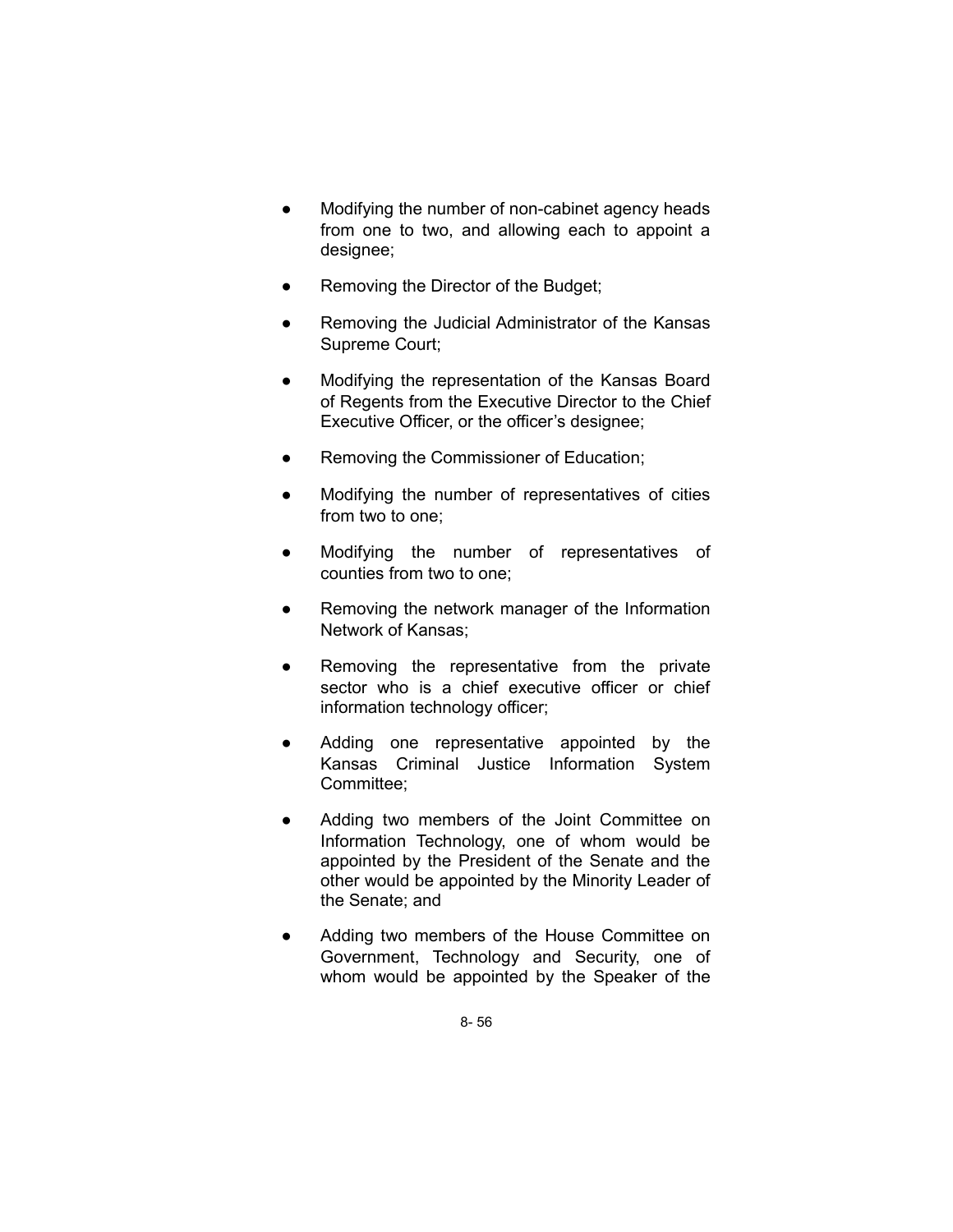House of Representatives and the other would be appointed by the Minority Leader of the House of Representatives.

The bill would clarify that members could not appoint an individual to represent them on ITEC unless such individual is specified as a designee pursuant to the bill. The bill also would require ITEC to meet quarterly.

#### **Background**

The House Committee on Government, Technology and Security created a substitute bill for SB 56 by removing its original contents related to filing requirements for campaign contribution reports and inserting the contents of HB 2359 and HB 2332. [*Note:* The original contents of SB 56 were inserted into 2017 HB 2158 and became effective on July 1, 2017.] Background information for HB 2359 and HB 2332 is provided below.

## *HB 2359 (Agency IT Security)*

The bill was introduced during the 2017 Legislative Session by the House Committee on Government, Technology and Security at the request of the Office of Information Technology Services (OITS). During the 2017 Legislative Session, the House Committee removed the contents of HB 2359, relating to the creation of the Kansas Information Technology Enterprise, and inserted those contents into Sub. for HB 2331.

The 2018 House Committee created a substitute bill for HB 2359 by incorporating proposed language suggested by OITS, based on language included in 2018 Sub. for HB 2560. In the House Committee hearing on 2018 Sub. for HB 2560, representatives of OITS, the Department of Homeland Security, and the National Association of State Chief Information Officers testified in support of the bill. The representative of OITS stated the bill would codify in statute